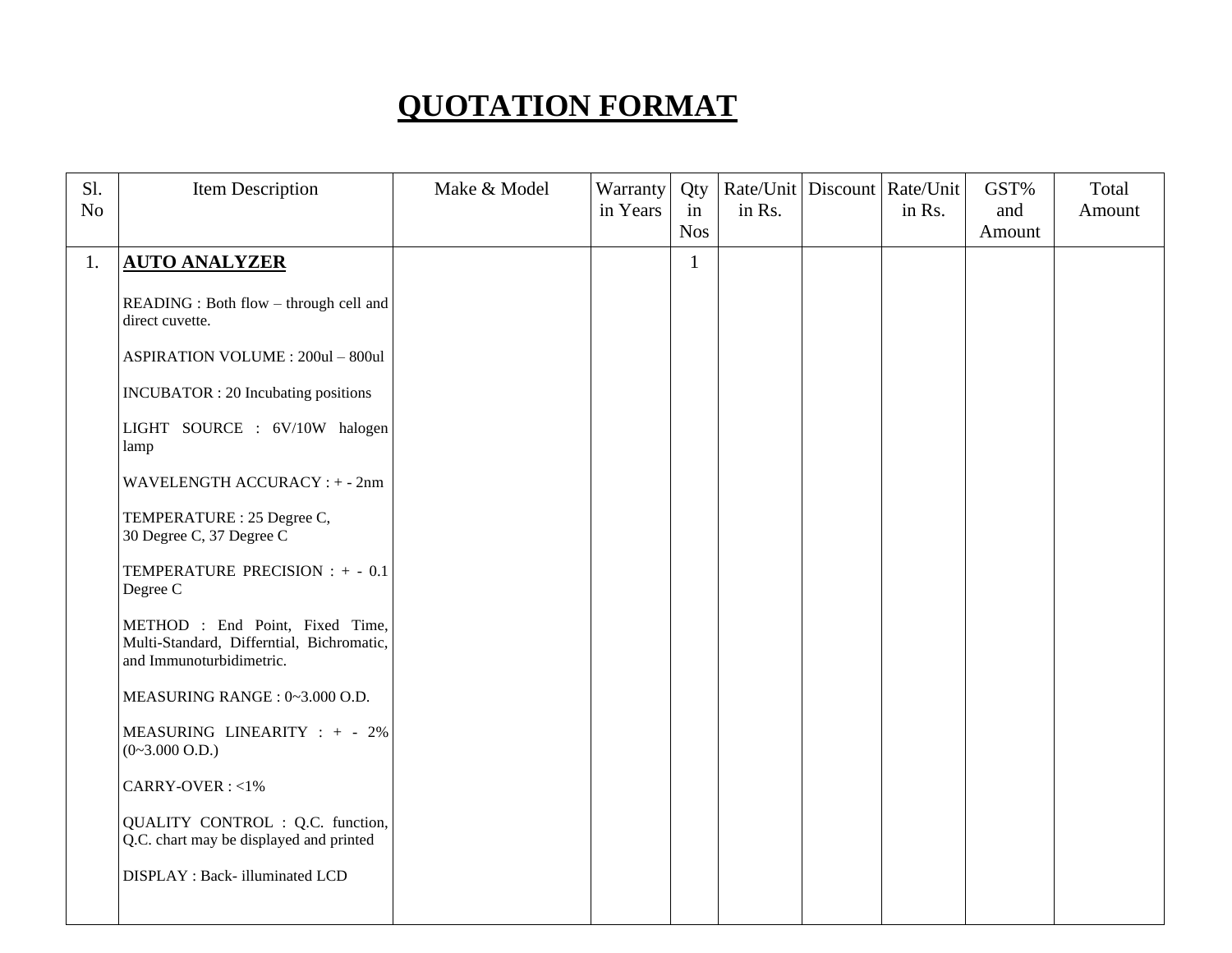| STORAGE : Over 200 programs                                           |  |  |  |  |
|-----------------------------------------------------------------------|--|--|--|--|
| DATA STORAGE : 1000 test result<br>PRINTER : Built-in Thermal Printer |  |  |  |  |
| SOFTWARE : Windows<br>XP/2000<br>(Optional)                           |  |  |  |  |
| POWER SUPPLY : Ac 110V/60Hz or<br>220V/50Hz                           |  |  |  |  |
| INTERFACE : RS-232 Serial port for<br>additional PC                   |  |  |  |  |
| WARRANTY: 2 years.                                                    |  |  |  |  |
| <b>GRAND TOTAL</b>                                                    |  |  |  |  |
|                                                                       |  |  |  |  |

**Signature :**

**Name :**

**Address :**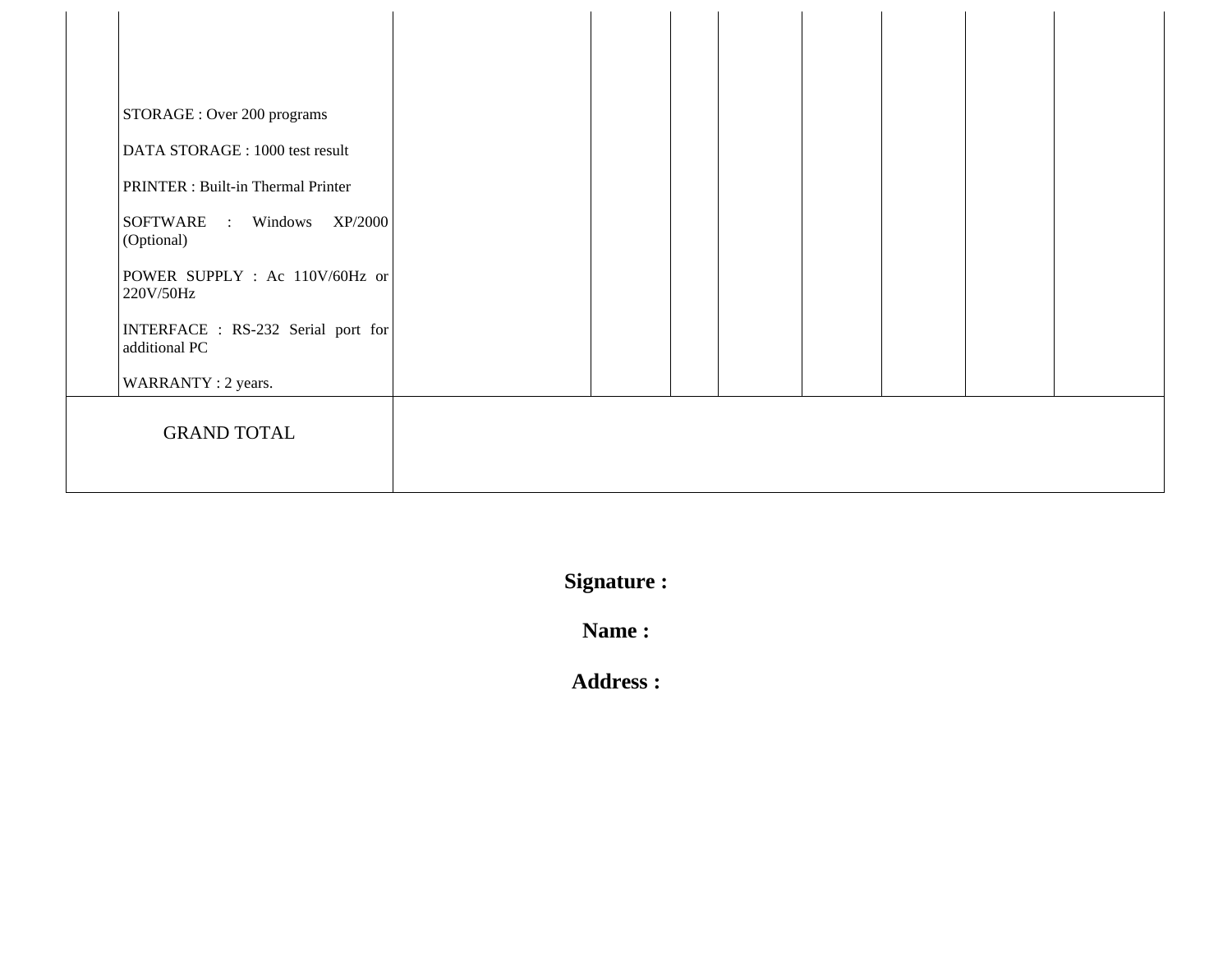## **QUOTATION FORMAT**

| Sl.            | Item Description                                                                                                                                                   | Make & Model | Warranty | Qty              | Rate/Unit   Discount   Rate/Unit |        | GST%          | Total  |
|----------------|--------------------------------------------------------------------------------------------------------------------------------------------------------------------|--------------|----------|------------------|----------------------------------|--------|---------------|--------|
| N <sub>o</sub> |                                                                                                                                                                    |              | in Years | in<br><b>Nos</b> | in Rs.                           | in Rs. | and<br>Amount | Amount |
|                |                                                                                                                                                                    |              |          |                  |                                  |        |               |        |
|                |                                                                                                                                                                    |              |          |                  |                                  |        |               |        |
| 1.             | <b>ECG MACHINE</b>                                                                                                                                                 |              |          |                  |                                  |        |               |        |
|                | <b>DISPLAY: LCD</b>                                                                                                                                                |              |          | $\mathbf{1}$     |                                  |        |               |        |
|                | NUMBER OF CHANNELS : 3 channel<br>12 lead digital ECG machine with<br>simultaneous acquisition of all leads and<br>preferably an ICD display prior to<br>printing. |              |          |                  |                                  |        |               |        |
|                | RECORDING SPEED: Recording speeds<br>of 5, 10. 25 or 50 mm/sec. Extensive ECG<br>quality control by AC Noise Filtering and<br>Baseline.                            |              |          |                  |                                  |        |               |        |
|                | REPORT FORMAT : Versatile report<br>formats and speed options to provide auto<br>reports or rhythm reports.                                                        |              |          |                  |                                  |        |               |        |
|                | FILTERS : User configurable filters.<br>Keyboard<br>for patient ID<br>entry<br>information.                                                                        |              |          |                  |                                  |        |               |        |
|                | PROGRAMS : Adult and pediatric<br>analysis program software standard.<br>Automatic interpretations of ECG data.                                                    |              |          |                  |                                  |        |               |        |
|                | PRINTING PAPER : Printer should work<br>with standard thermal paper.                                                                                               |              |          |                  |                                  |        |               |        |
|                | SIZE : Should be compact and portable<br>and should have carry handle for<br>portability.                                                                          |              |          |                  |                                  |        |               |        |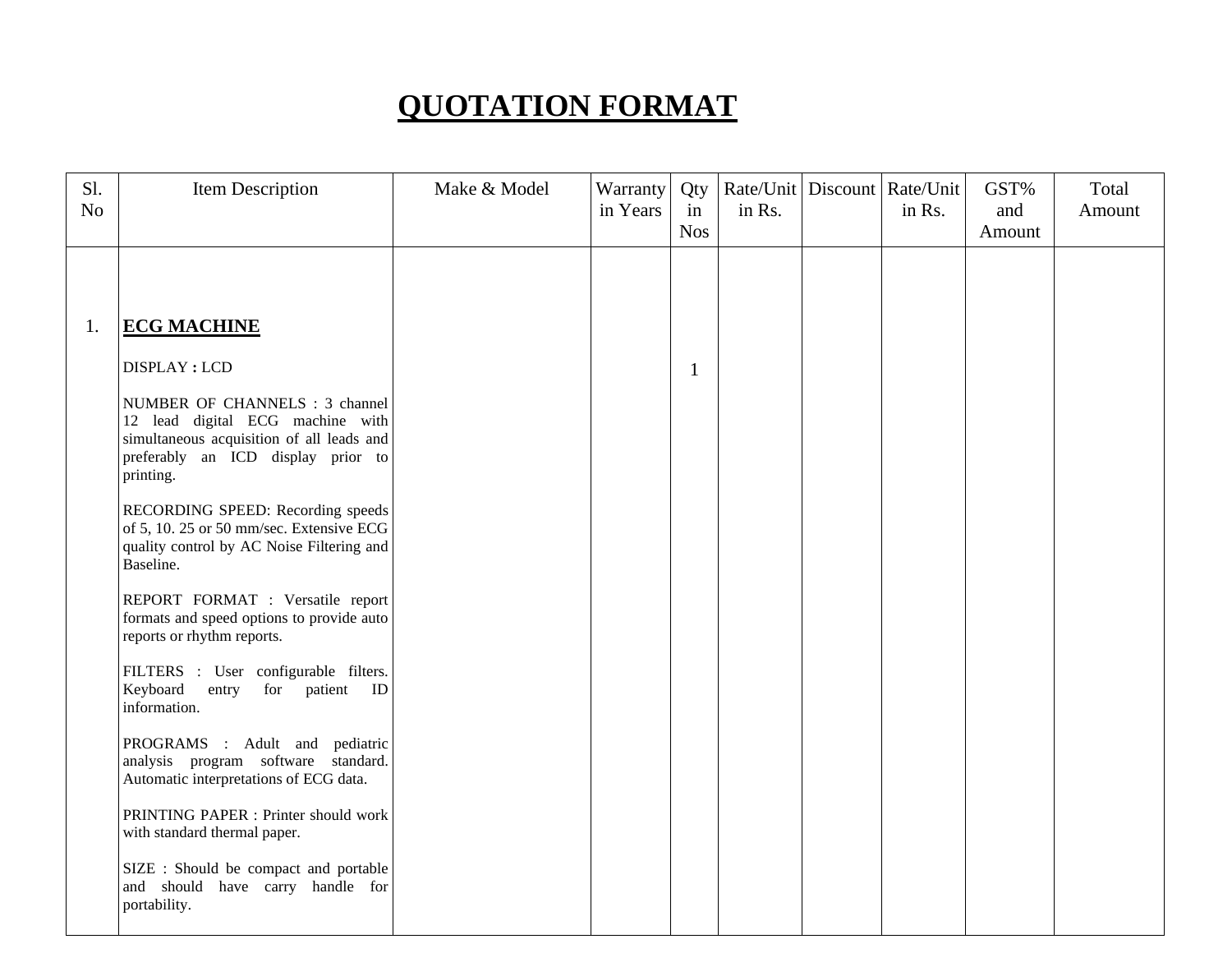STORAGE : Capable of storing at least 20 electrocardiograms and allow for rapid transfer of this data to a computer.

INPUT POWER : Machine should run on AC current and Equpment should have sufficient battery backup for taking minimum 100 ECG without AC power.

CALIBERATION : The unit should have the capability for proper self-check and caliberation.

BATTERY: Equipment should have sufficient battery backup for taking minimum 100 ECG without AC power.

OUTPUT : The output should have the name,date and time of ECG printed and have the option to print in multiple formats.

ADDITIONAL ITEMS : a, ECG paper b, ECG Jelly c, Lead wire set d, Suction Electrode with balloons e, Button electrode for pediatric age group.

APPROVAL : Must be US FDA approved or CE (Notified Body) Marked. Warranty : 3 years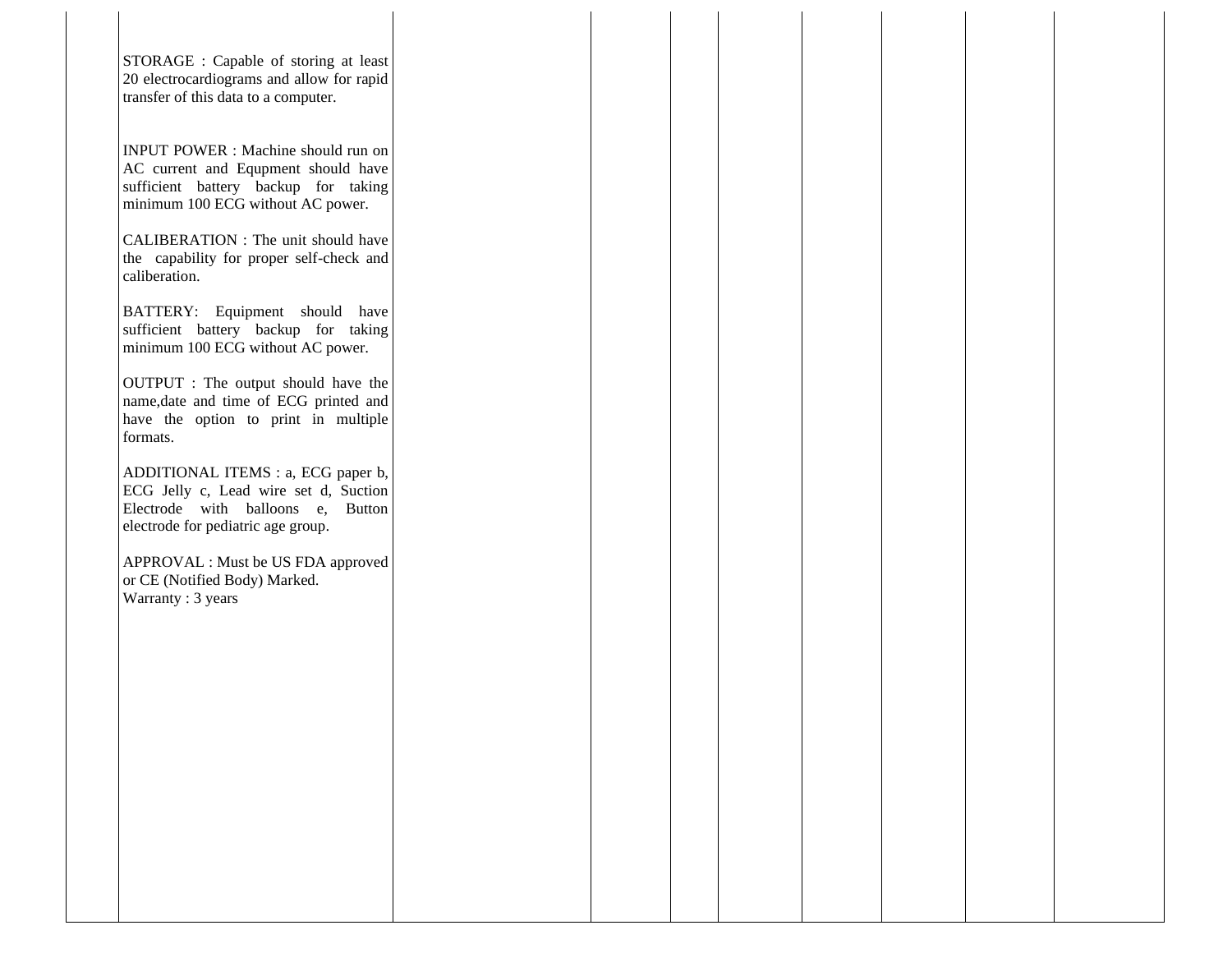| <b>GRAND TOTAL</b> |  |  |  |  |  |
|--------------------|--|--|--|--|--|

**Signature :**

**Name :**

**Address :**